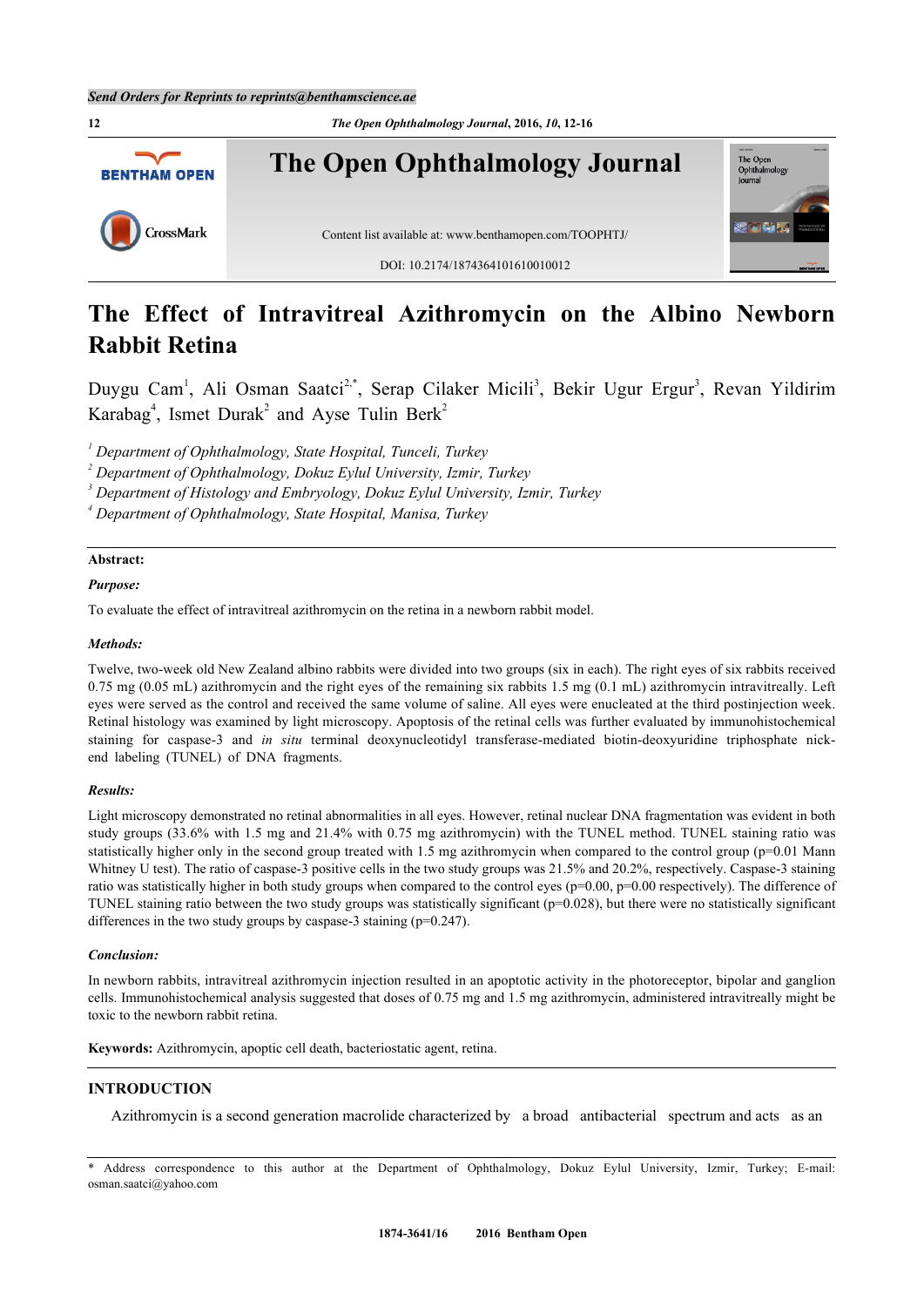bacteriostatic agent [\[1](#page-3-0)]. Its capability of intracellular penetration creates a certain advantage in the treatment of many intracellular organisms such as Chlamydia, Legionella, Mycobacteria, Bartonella and Toxoplasma species [[2](#page-3-1) - [6\]](#page-3-2). Azithromycin (Azyter 1.5%; Thea Laboratories, France) was marketed commercially in 2008 as an eye drop and nowadays is mostly preferred in children due to its short treatment course and reduced drop frequency for the treatment of bacterial conjunctivitis[[7,](#page-3-3) [8\]](#page-3-4). It is available in a single-dose preservative free form commercially. However as it is a lipophilic compound and not stable in aqueous solution it is dissolved in a medium chain thrygliceride hydrophobic excipient namely Miglyol. Although topical azithromycin is widely used it has not been administered intravitreally and thereby its effect on the retina has not been reported. Intravitreal injection of azithromycin can at least find a place in the treatment of toxoplasma retinochoroiditis theoretically. In the present study, we investigated the effect of intravitreal azithromycin on the retina in a newborn rabbit model.

<span id="page-1-0"></span>

**Fig. (1).** Examples of Hematoxyline eosine(H&E),TUNEL and caspase staining for each group. TUNEL and caspase positive cells are more in numbers than the controls.Arrows point out the brown stained TUNEL and caspase-3 positive sensorial layer retinal cells.

# **MATERIALS AND METHODS**

#### **Animals**

Twelve newborn New Zealand albino rabbits weighing between 0.3 and 0.6 kg were used for this study. All experimental protocol was approved by the Animal Care and Use Committee of Dokuz Eylul University. The effect of 0.75 mg (0.05 ml) and 1.5 mg (0.1 ml) of intravitreal Azyter<sup>®</sup> (THEA Laboratories, France) was compared with the intravitreal saline. Six rabbits were used for each concentration. The right eyes were designated as the study eyes. Left eyes were served as the control and same volume of saline was injected intravitreally. The rabbits were anesthetized with intramuscular ketamine hydrochloride (35 mg/kg) and xylazine hydrochloride (5 mg/kg). Proparacaine (Alcaine®, Alcon Labs, Fort Worth, TX, USA) and 5% povidone iodine were instilled. Intravitreal injection was administered with a 30-gauge needle, 1.5 mm posterior to the superotemporal limbus. A single ofloxacin eye drop 0.3% (Exocin; Allergan, Dublin, Ireland) was put on after the procedure.

At the baseline, immediately and three days after the intravitreal injection, all eyes were examined with a penlight and magnification loop and a handheld slit-lamp biomicroscope was used if needed.

### **Histological Analysis**

The animals were sacrificed by an intravenous injection of a lethal overdose of ketamin at the third post injection week. Eyes were carefully enucleated and immediately fixed in a 10% neutral formalin. Tissue samples were embedded in parafin and five-micron thick serial sections were transferred onto the glass slides, stained with hematoxylene and eosin (H&E). Samples were examined under a light microscope (Olympus BH2, Japan) and images were transferred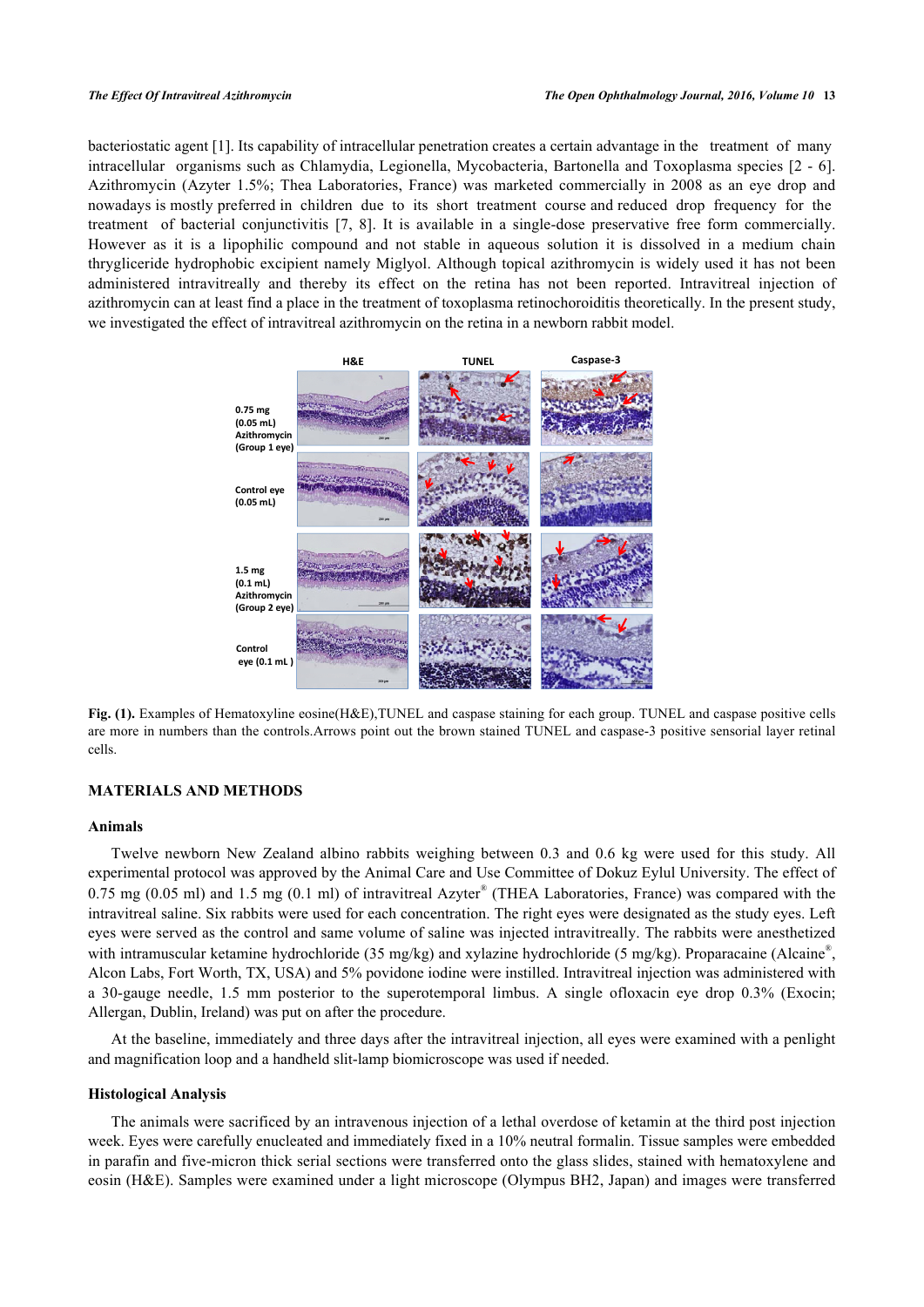into a computer using a digital video camera (Olympus DP71, Japan).

#### *Immunohistochemical Examination*

*A)* Sections were incubated at 60˚C overnight then dewaxed in xylene. After rehydrating through a decreasing series of ethanol, sections were washed in distilled water and they were treated with 10mM citrate buffer (Cat No. AP-9003-125 Labvision), to unmask antigens by heat treatment. After that, they were cooled in buffer for 20 minutes. Sections were delineated using a Dako pen (Dako, Glostrup, Denmark) and incubated in a solution of  $3\%$   $H_2O_2$  to inhibit endogenous peroxidase activity. They were then incubated with normal serum blocking solution. Sections were then incubated in a humid chamber for 18 h at +4˚C with antibody Caspase-3 (Novus). Sections were then incubated with biotinylated IgG and then with streptavidin conjugated to horseradish peroxidase for each prepared according to kit instructions (invitrogen-Plus Broad Spectrum 85-9043). They were finally incubated with 3,30 diaminobenzidine hydrochloride (DAB) (1718096, Roche), and nuclei were counterstained with Mayer's hematoxylin. Sections were dehydrated through a graded ethanol series, cleared in xylene, mounted in entellan (Merck, Germany) and were analyzed using a light microscope.

*B)* Apoptotic cell death was evaluated by *in situ* TUNEL (TdT-mediated dUTP-digoxigenin Nick End Labeling,Cat. No:11 684 817 910 Roche, Germany) [[9\]](#page-4-0). Briefly, sections were deparaffinized, rehydrated in graded alcohol, and microwave-pretreated in trypsin solution (Roche, 10 109 819 001) at 37°C. After washing in phosphate-buffered saline (PBS), the specimens were incubated with fluorescein-labeled deoxy-UTP and TdT at 37°C for 60 min. Then, converter POD solution was applied to the slides. Sections were stained with DAB and counter-stained with hematoxylin and mounted with entellan. The percentage of TUNEL-positive cells was determined by counting the positive cells from 5 random fields in each group. The apoptotic index was defined as the number of apoptotic TUNEL-positive cells of tissues.

#### **Statistical Analysis**

All statistical procedures were performed by SPSS software for Windows, Version 15.0 SPSS, Chicago, IL, USA. All values were expressed as the mean  $\pm$  standart deviation. The Mann–Whitney U-test was used to compare staining intensities values between groups. A value of  $p < 0.05$  was considered statistically significant.

# **Results**

None of the rabbits died during the study period and no meaningful anterior segment change was noted.

#### **HISTOLOGICAL AND HISTOCHEMICAL FINDINGS**

Light microscopy demonstrated no pathological changes in the retina of all study and control eyes. However, nuclear DNA fragmentation was evident in the retinal layers of two study groups (33.6% with 1.5 mg and 21.4% with 0.75 mg azithromycin) with the TUNEL method. TUNEL staining ratio was found to be statistically higher only in the 1.5 mg azithromycin group when compared to the control group (p=0.01). The difference of TUNEL staining ratio between the two study groups was statistically significant (p=0.028).

<span id="page-2-0"></span>

|  |  |  |  |  |  |  |  | Table 1. TUNEL and Caspase-3 positive cell % (Mean±SD). |  |
|--|--|--|--|--|--|--|--|---------------------------------------------------------|--|
|--|--|--|--|--|--|--|--|---------------------------------------------------------|--|

|              | $(0.05$ mL) azithromycin<br>$\frac{9}{0}$ | Eyes treated with 0.75 mg   Eyes served as control with  <br>0.05 mL saline injection<br>$\frac{9}{6}$ | <i>b</i> value | Eves treated with 1.5 mg<br>$(0.1mL)$ azithromycin $(\%)$ | Eves served as control<br>with 0.1 mL saline<br>injection $(\% )$ | p value |
|--------------|-------------------------------------------|--------------------------------------------------------------------------------------------------------|----------------|-----------------------------------------------------------|-------------------------------------------------------------------|---------|
| <b>TUNEL</b> | $21.4 \pm 5.28$                           | $18.08\pm4.54$                                                                                         | 0.117          | $33.6 \pm 15.04$                                          | $20.66\pm 6.15$                                                   | 0.01    |
| Caspase-3    | $20.2 \pm 5.97$                           | $7.66 \pm 2.34$                                                                                        | 0.00           | $21.5 \pm 5.99$                                           | $9.25 \pm 2.80$                                                   | 0.00    |

Caspase 3 staining was evaluated in photoreceptor cells, bipolar cells and cytoplasms of ganglion cells. The ratios of caspase-3 positive cells in two study groups were 21.5% and 20.2%, respectively. TUNEL and caspase-3 staining percentage of the eyes detected in the study are summarized in the (Table **[1](#page-2-0)**).

Caspase-3 staining ratio was found to be statistically higher in the eyes injected with either 0.75 mg or 1.5 mg azithromycin when compared to the control eyes ( $p=0.00$ ,  $p=0.00$  respectively).

But there were no statistically significant differences between the two study groups by caspase-3 staining (p=0.247). H&E, TUNEL and caspase-3 staining characteristics for an example eye treated with intravitreal 0.75 mg, 1.5 mg azithromycin and saline are shown in the (Fig. **[1](#page-1-0)**).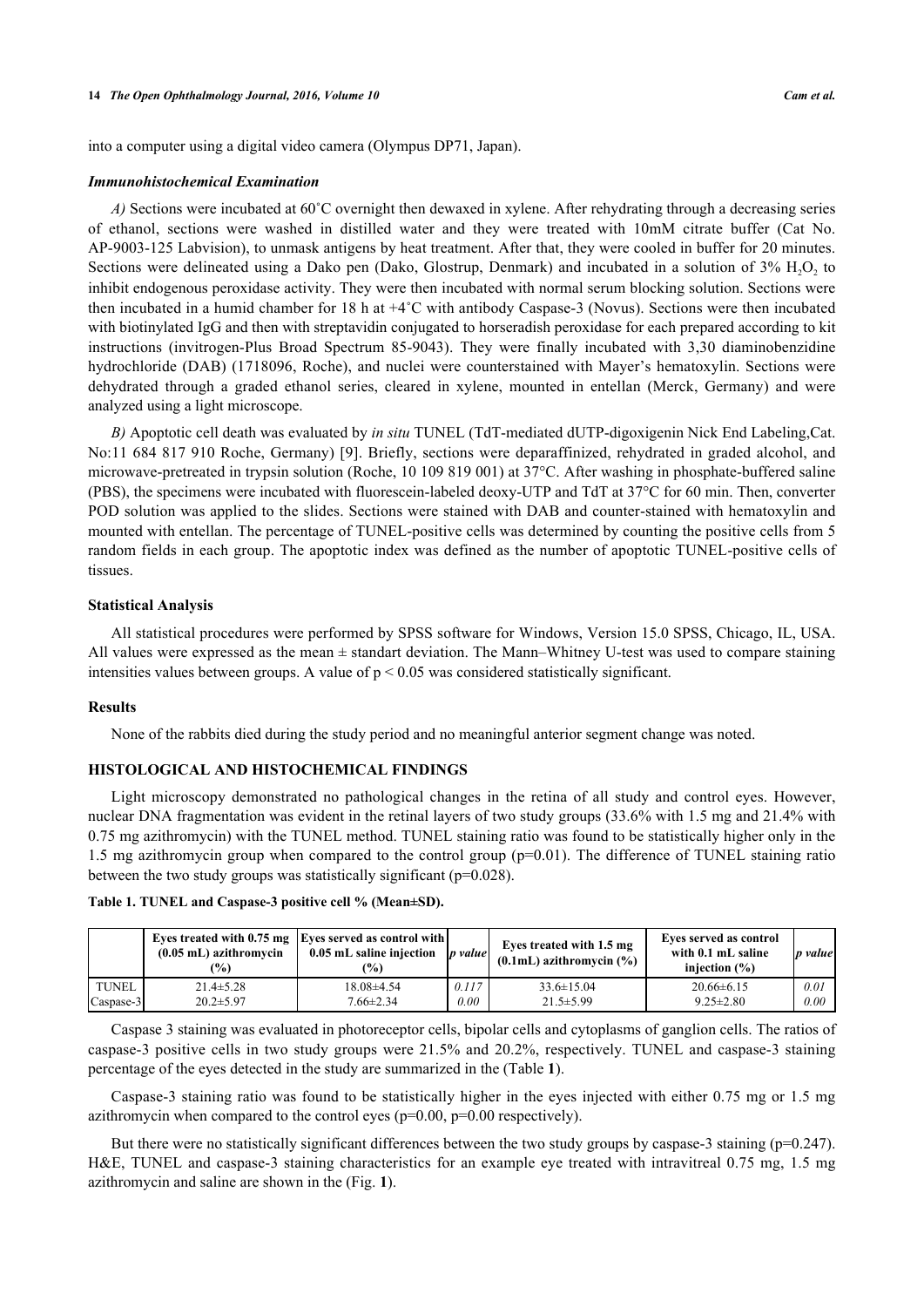# **DISCUSSION**

In everyday ophthalmology practice, intravitreal administration of antibiotics prepared from a commercial formulation is very rare and maybe the most well-known and successful clinical example of it is the administration of intracameral [\[10,](#page-4-1) [11\]](#page-4-2) and intravitreal [[12,](#page-4-3) [13](#page-4-4)] moxifloxacin 0.5% (Vigamox, Alcon Labs Fort Worth, Tx, USA). As oral azithromycin is a preferred alternative in the treatment of ocular toxoplasmosis [\[14](#page-4-5)] and Bartonella infections [\[15](#page-4-6)] intravitreal delivery may be a feasible option in the treatment armamentarium in some selected cases. Therefore toxicity concerns of intravitreal administration of azithromycin should be clarified at the first hand.

To the best of our knowledge, there is only one such study that was presented as a poster by Modarres *et al.* [\[16\]](#page-4-7). They evaluated the side effects of seven intravitreal doses of 100, 200, 300, 400, 500, 1000 and 2000  $\mu$ g/0.1 cc of azithromycin in 14 albino rabbits, two rabbits for each dosage. After four weeks, the animals were sacrificed. In histopathology, the integrity and appearance of all retina layers were preserved in 100, 200, 300 and 400 µg doses. However, severe atrophic changes of all retinal layers together with cystoid degeneration and formation of a disorganized thin retina were observed in 2000, 1000 and one of 500  $\mu$ g/0.1 ml injected eyes. On the other hand, we could not find any information on how the study drug was prepared or what was the findings reached in the immunohistochemical analysis.

In our study, two intravitreal doses of 0.75 and 1.5 mg were used and we found no changes in the histologic sections by the light microscopy. We analyzed the apoptosis in retinal cells by evaluating immunohistochemical staining for caspase-3 and *in situ* terminal deoxynucleotidyl transferase-mediated biotin-deoxyuridine triphosphate nickend labeling of DNA fragments. With these two techniques we demonstrated that there was an apoptotic activity in the photoreceptor, bipolar and ganglion cells in the study eyes when compared to the control eyes at least in one test. This results demonstrated that intravitreal azithromycin may be harmful in the selected doses in our animal model. It is also possible that the excipient of the azithromycine (Miglyol) might also contribute to the apoptosis noted in the retinal cells. In light of our study, we still believe that there is still room for additional studies to support or refute our findings to clearly establish the side effects of intravitreal azithromycin on the retina.

# **CONFLICT OF INTEREST**

The authors confirm that this article content has no conflict of interest.

#### **ACKNOWLEDGEMENTS**

Declared none.

# **REFERENCES**

- <span id="page-3-0"></span>[1] Akpek EK, Vittitow J, Verhoeven RS, *et al.* Ocular surface distribution and pharmacokinetics of a novel ophthalmic 1% azithromycin formulation. J Ocul Pharmacol Ther 2009; 25(5): 433-9. [\[http://dx.doi.org/10.1089/jop.2009.0026](http://dx.doi.org/10.1089/jop.2009.0026)] [PMID: [19857105\]](http://www.ncbi.nlm.nih.gov/pubmed/19857105)
- <span id="page-3-1"></span>[2] Bell SC, Senini SL, McCormack JG. Macrolides in cystic fibrosis. Chron Respir Dis 2005; 2(2): 85-98. [\[http://dx.doi.org/10.1191/1479972305cd066rs](http://dx.doi.org/10.1191/1479972305cd066rs)] [PMID: [16279156\]](http://www.ncbi.nlm.nih.gov/pubmed/16279156)
- [3] Wyrick PB, Davis CH, Knight ST, Choong J. *In-vitro* activity of azithromycin on *Chlamydia trachomatis* infected, polarized human endometrial epithelial cells. J Antimicrob Chemother 1993; 31(1): 139-50. [\[http://dx.doi.org/10.1093/jac/31.1.139](http://dx.doi.org/10.1093/jac/31.1.139)] [PMID: [8383102\]](http://www.ncbi.nlm.nih.gov/pubmed/8383102)
- [4] Chiu CH, Lin TY, Ou JT. *In vitro* evaluation of intracellular activity of antibiotics against non-typhoid Salmonella. Int J Antimicrob Agents 1999; 12(1): 47-52. [\[http://dx.doi.org/10.1016/S0924-8579\(99\)00038-2\]](http://dx.doi.org/10.1016/S0924-8579(99)00038-2) [PMID: [10389647](http://www.ncbi.nlm.nih.gov/pubmed/10389647)]
- [5] Blais J, Beauchamp D, Chamberland S. Azithromycin uptake and intracellular accumulation by Toxoplasma gondii-infected macrophages. J Antimicrob Chemother 1994; 34(3): 371-82. [\[http://dx.doi.org/10.1093/jac/34.3.371](http://dx.doi.org/10.1093/jac/34.3.371)] [PMID: [7829411\]](http://www.ncbi.nlm.nih.gov/pubmed/7829411)
- <span id="page-3-2"></span>[6] Chia JK, Nakata MM, Lami JL, Park SS, Ding JC. Azithromycin for the treatment of cat-scratch disease. Clin Infect Dis 1998; 26(1): 193-4. [\[http://dx.doi.org/10.1086/517061\]](http://dx.doi.org/10.1086/517061) [PMID: [9455538](http://www.ncbi.nlm.nih.gov/pubmed/9455538)]
- <span id="page-3-3"></span>[7] Spectrum Thea Pharmaceuticals Ltd. Azyter® (azithromycin dihydrate 1.5% ophthalmic solution): summary of product characteristics [online]. Available at:<https://www.medicines.org.uk/emcmobile/medicine/24743>
- <span id="page-3-4"></span>[8] Cochereau I, Meddeb-Ouertani A, Khairallah M, *et al.* 3-day treatment with azithromycin 1.5% eye drops *versus* 7-day treatment with tobramycin 0.3% for purulent bacterial conjunctivitis: multicentre, randomised and controlled trial in adults and children. Br J Ophthalmol  $2007 \cdot 91(4) \cdot 465-9$